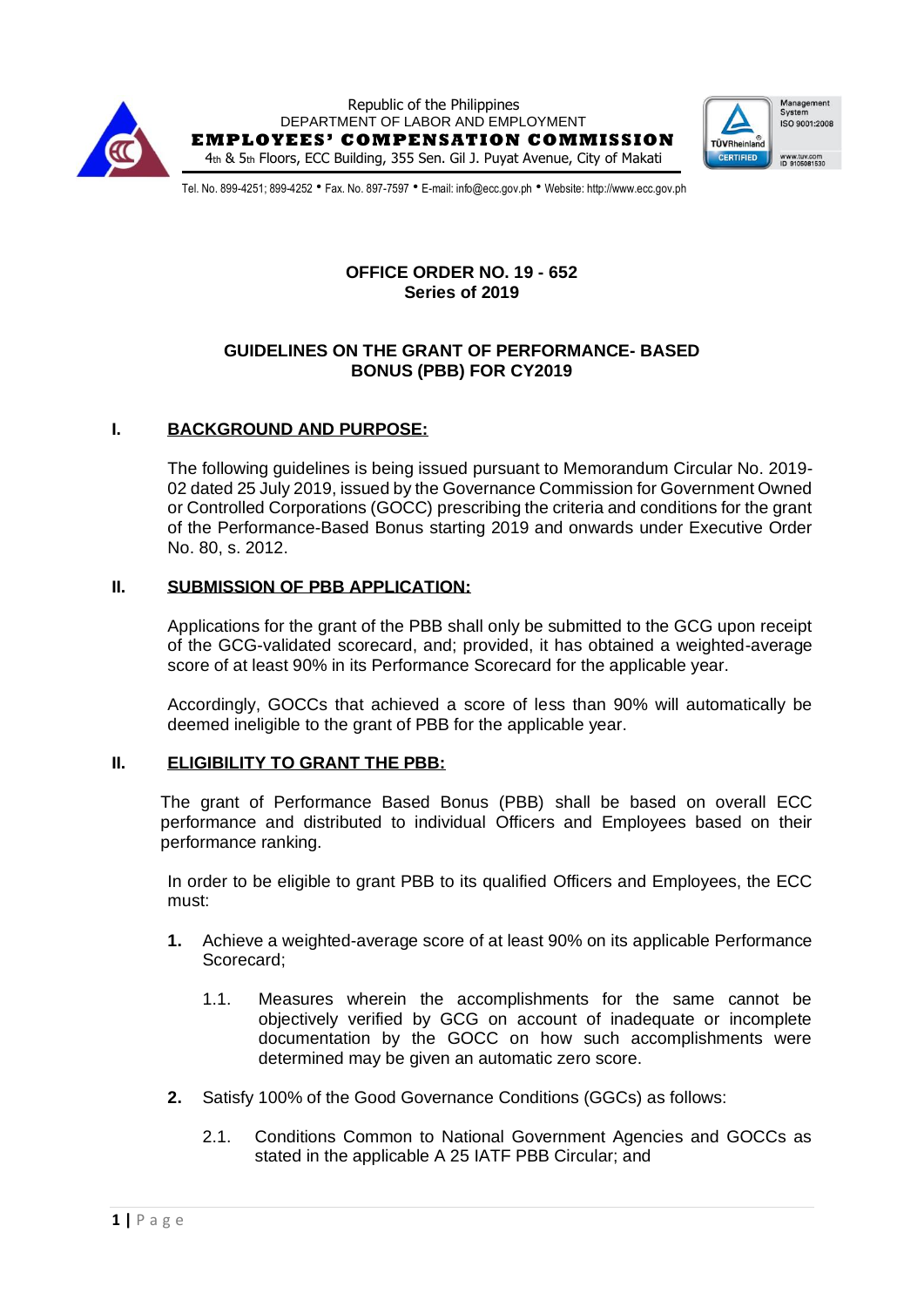- 2.2. Conditions Specific to GOCCs:
- a) The GOCC has satisfied all statutory liabilities, including:
	- i. the payment of all taxes due to the Government as certified/validated by the Bureau of Internal revenue (BIR);
	- ii. declaration and payment of all dividends to the State as of the end of the applicable calendar year, whenever applicable, as certified/validated by the Department of Finance (DOF);
	- iii. payment of NG Advances as certified/validated by the DOF;
	- iv. remittance of mandatory contributions as certified/validated by the following agencies: GSIS or SSS, Pag-IBIG, and PhilHealth.
- b) Maintain/update and implement the GOCC's *"Manual of Corporate Governance" and "No Gift Policy"* approved the GCG and uploaded on the GOCC's website pursuant to the *"Code of Corporate Governance for GOCCs"* and amendments thereto;
- c) Compliance with all the requirements mentioned in the *"Revised Whistleblowing Policy for the GOCC Sector"* and amendments thereto';
- d) Compliance with Executive Order on Freedom of Information: Executive Order No. 2, s. 2016; and
- e) Compliance with posting on ECC's website the information enumerated under Section 43 of *"Code of Corporate Governance for GOCCs"* and amendments thereto.
- **3.** Other Conditions and Requirements (OCRs).
	- a) Maintain and/or attain certification on the GOCCs Quality Management System (QMS);
	- b) Timely submission of Annual Procurement Plan (APP) pursuant to applicable rules and regulations;
	- c) Timely submission of Corporate Operating Budgets (COBs) to the Department of Budget and Management;
	- d) Implementation of the prior year's audit recommendations, submission to the GCG of audit observations and notices of disallowance within seven (7) working days from the time it was received from the Commission On Audit (COA), all written communications between the ECC and COA on such matters, which shall include, but not limited to, the concrete and time-bound action plans for addressing the audit observations and notices of disallowances;
	- e) Compliance and submission of reports through the Integrated Corporate reporting System (ICRS) pursuant to the policies and guidelines under "Policies and Guidelines on the Integrated Corporate Reporting System (ICRS) for the GOCC Sector" and amendments thereto;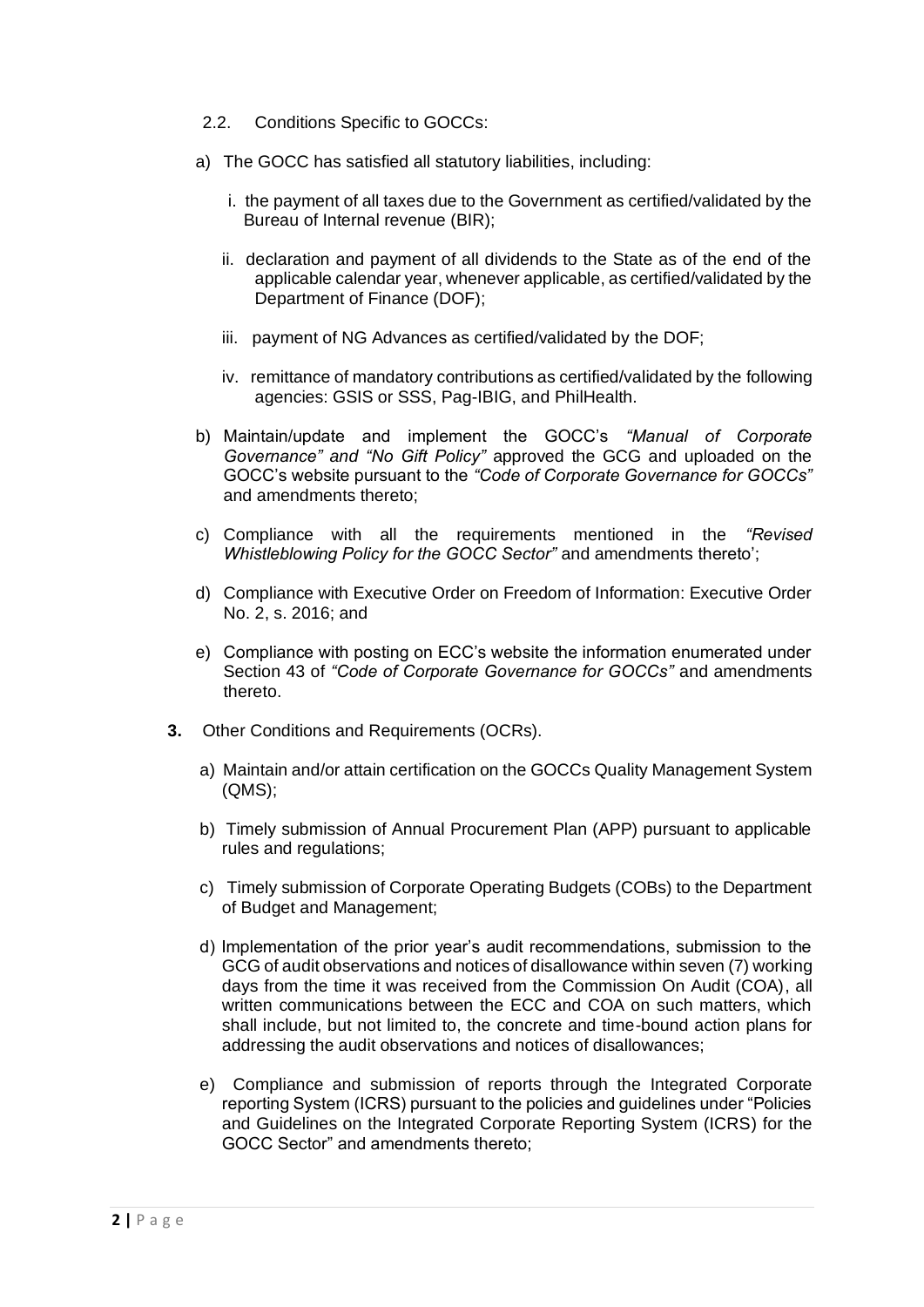f) Compliance by all members of the Governing Board with the submission of all required forms for the Director Performance Review (DPR) pursuant to the Performance Evaluation for Directors (PE) and amendments thereto.

**Officials and employees responsible for the compliance and implementation of the OCRs, shall not be entitled to the PBB for the applicable year if the GOCC fails to comply with any of these requirements.**

#### . **III. COVERAGE:**

All ECC officers and employees who occupy regular, casual or contractual positions with employer-employee relationship, shall be entitled to full grant of the PBB at the time of the release of the PBB; *Provided,* they shall have rendered an aggregate of at least nine (9) months of service in the public sector for the applicable PBB year. Officers and employees who do not meet the 9-month service requirement but have at least 3 months of service shall be entitled to PBB on *a pro-rata* basis provided in Item No. 7 below:

#### **IV. ELIGIBILITY OF INDIVIDUAL OFFICERS AND EMPLOYEES:**

- 1. Employees belonging to the First, Second and Third Levels should receive a rating of at least "Satisfactory" based on the agency's CSC-approved Strategic Performance Management System (SPMS), or equivalent, or the requirement prescribed by the Career Executive Service Board (CESB);
- 2. Personnel on detail to another government agency for six (6) months or more shall be included in the ranking of employees in the recipient agency that rated his/her performance. Payment of the PBB shall come from the mother agency.
- 3. Personnel who transferred from one government agency to another agency shall be rated and ranked by the agency where he/she served the longest. If equal months were served for each agency, he/she will be included in the recipient agency.
- 4. Officials and employees who transferred from government agencies that are nonparticipating in the implementation of the PBB, shall be rated by the agency where he/she served the longest; the official/employee shall be eligible for the grant of PBBB on a pro-rata basis corresponding to the actual length of service to the participating agency, as stated below;
- 5. An official or employee who has rendered a minimum of nine (9) months of service during the fiscal year and with at least "Satisfactory" rating may be eligible to the full grant of the PBB;
- 6. An employee who has rendered a minimum of three (3) months but less than nine (9) months of service and with at least "Satisfactory" rating shall be eligible for the grant of PBB on a pro-rata basis. The PBB of employees shall be pro-rated corresponding to the actual length of service rendered, as follows:

| <b>Length of Service</b>        | % of PBB |
|---------------------------------|----------|
| 8 months but less than 9 months | .90%     |
| 7 months but less than 8 months | 80%      |
| 6 months but less than 7 months | 70%      |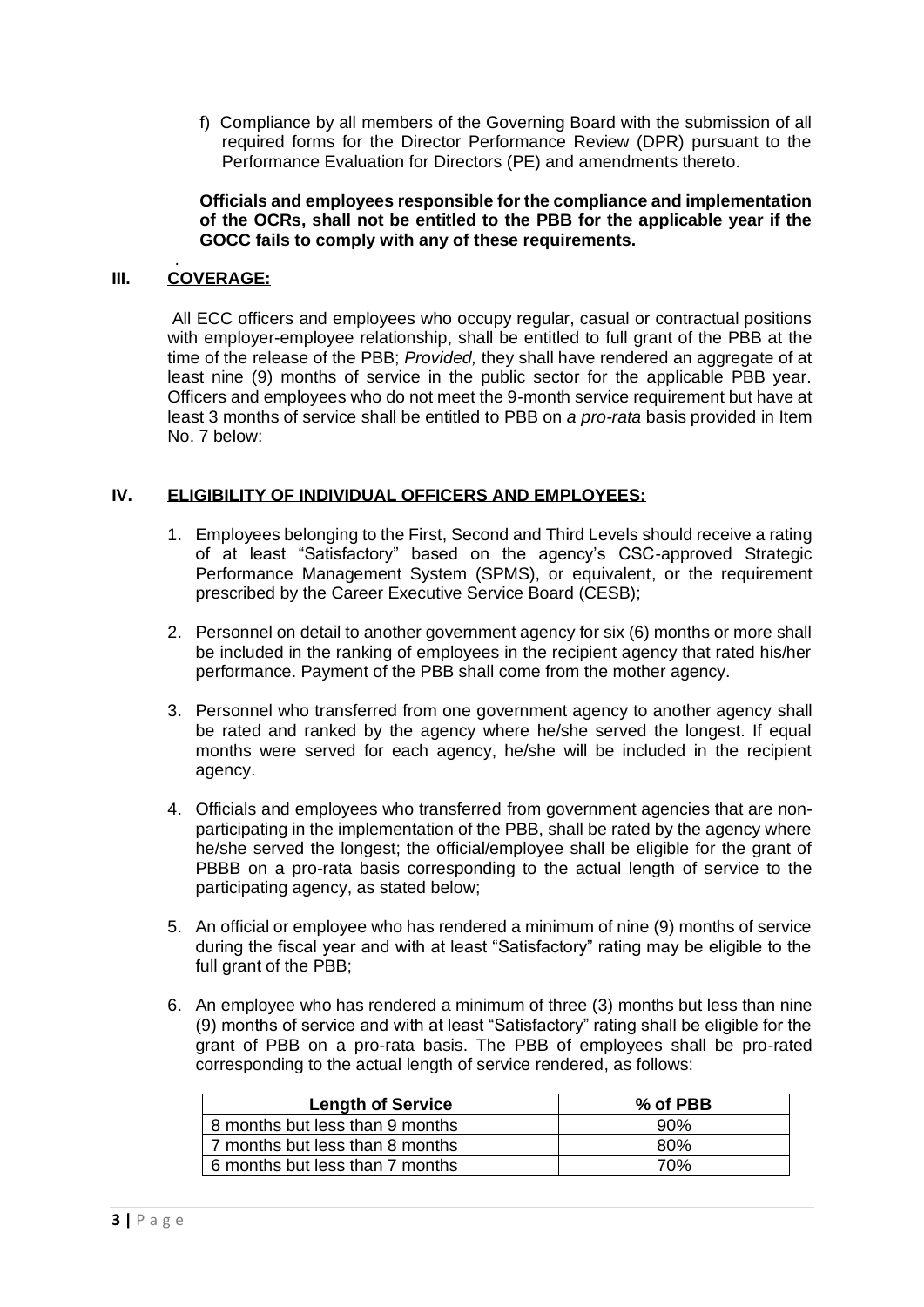| 5 months but less than 6 months | 60%  |
|---------------------------------|------|
| 4 months but less than 5 months | .50% |
| 3 months but less than 4 months | 40%  |

The following are the valid reasons for an employee who may not meet the ninemonth actual service requirement to be considered for PBB on a pro-rata basis:

- (a) Being a newly hired employee;
- (b) Retirement;
- (c) Resignation:
- (d) Rehabilitation Leave;
- (e) Maternity Leave and/or Paternity Leave;
- (f) Vacation or Sick Leave with or without pay;
- (g) Scholarship/Study Leave;
- (h) Sabbatical Leave; and
- (i) Other leaves provided for by law.
- 7. An employee who is on vacation or sick leave, with or without pay, for the entire year, is not eligible to the grant of the PBB;
- 8. Personnel found guilty of administrative or criminal cases in the applicable year by formal and executory judgement shall not be entitled to the PBB. If the penalty meted out is only reprimand, such penalty shall not cause the disqualification to the PBB;
- 9. Officials and employees who failed to timely submit the latest Statement of Assts, Liabilities, and Networth (SALN) as prescribed under applicable CSC rules; or those who are responsible for the non-compliance with the establishment and conduct of the review and compliance procedure of SALN, shall not be entitled to the PBB of the applicable year;
- 10. Officials and employees who failed to liquidate all Cash Advances received in the applicable year within the reglementary period, as stated in relevant and prevailing COA Circulars, shall not be entitled to the PBB of the applicable year;
- 11. Officials and employees who failed to submit their complete SPMS Forms, or its equivalent, shall not be entitled to the PBB of the applicable year;

## **V. EXCLUSIONS:**

Excluded from the grant of the PBB are those hired without employer-employee relationships with ECC and paid from non-Personnel Services appropriations/budgets as follows:

- 1. Consultants and experts hired to perform specific activities or services with expected outputs;
- 2. Laborers hired through job contracts (pakyaw) and those paid on piecework basis;
- 3. Student laborers and apprentices;
- 4. Individuals and groups of people whose services are engaged through job orders, contracts of service, or others similarly situated.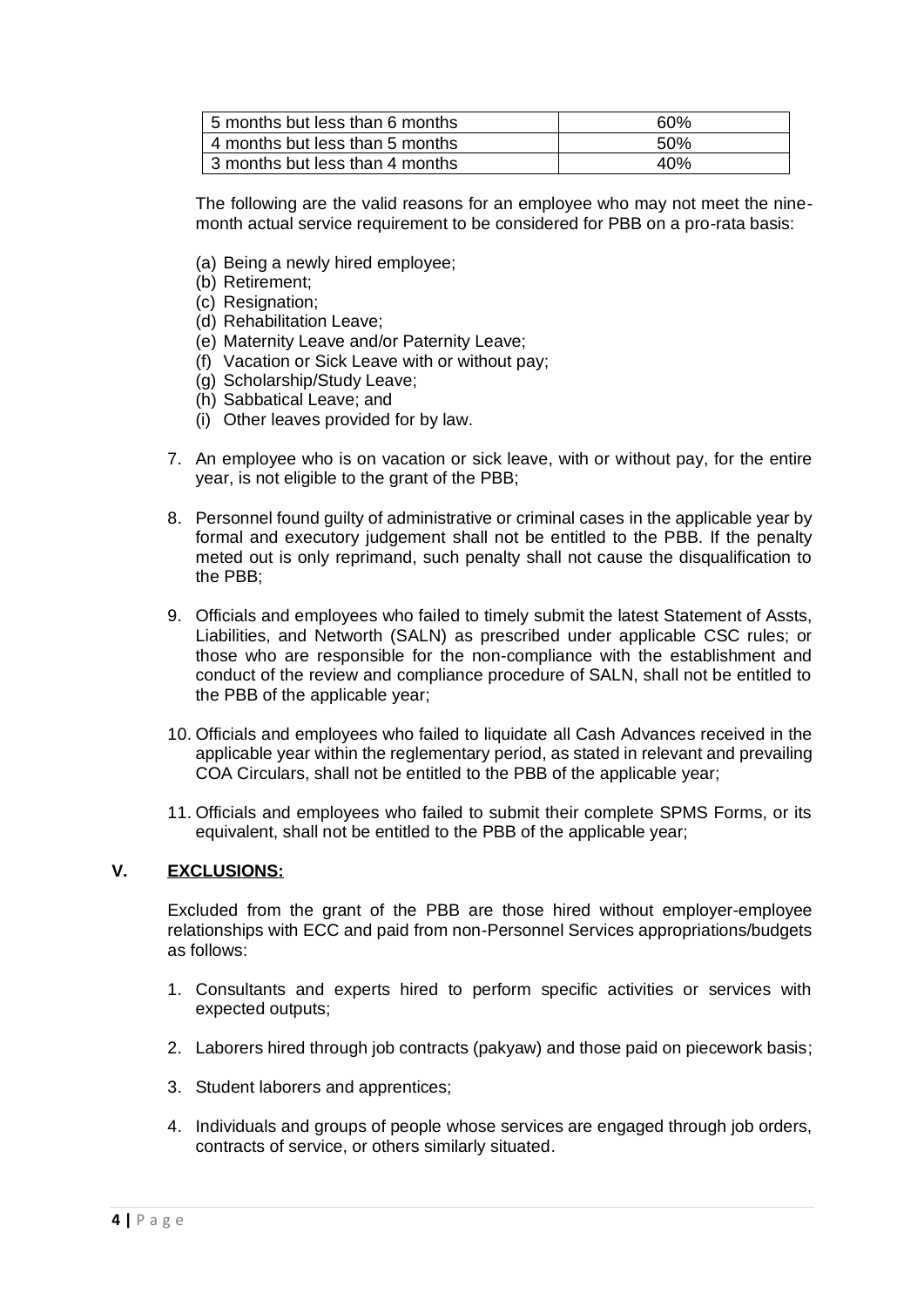#### **VI. PBB DISTRIBUTION SYSTEM:**

The Executive Director should ensure that only eligible and qualified officers and employees of the ECC are included in the rating and ranking to be submitted to GCG. Distribution of PBB among qualified Officers and Employees who have complied with the eligibility rules mentioned above shall be in accordance with the following procedure:

- *1. Grouping of Personnel. –* In determining the distribution of the PBB among qualified ECC officers and employees, all personnel shall be ranked on a percentile basis within their respective levels as determined by the Governing Board through Management in accordance with the following guidelines:
	- a. **Senior Management** This refers to the executive officers of the ECC, and includes all heads of functional units, which are primarily involved in the development, evolution, and approval of long-term vision across a function or area of specialization. It includes those who lead the development of function strategy, implement and maintain policies of the organization for area of responsibility.

The President/CEO, or whoever is the highest-ranking executive officer, has the prerogative to avail of either the Performance-Based Incentive (PBI) under the applicable GCG M.C. on the PBI, or the PBB, but not both. In the event the CEO is included in the PBB application, he/she must meet the eligibility requirements for the PBI and shall be ranked separately on his/her own and shall not be included in the forced ranking of officers and employees.

- b. **Middle Management** This covers those whose work is primarily achieved through orders, with direct accountability for setting direction and deploying resources. Responsible for people management, including performance evaluation and pay reviews and typically hire/fire decisions. Includes individual contributors who are recognized as subject matter experts with in-depth technical knowledge, project management and significant influence skills in area of expertise.
- c. **Professional and supervisory** This level comprises the personnel whose work is primarily achieved by an individual or through project teams. Requires the application of expertise in professional or technical areas to achieve results. Typically has a university degree or equivalent work experience that provides knowledge and exposure to fundamental theories, principles and concepts.
- d. **Clerical/General Staff** This category includes all clerical, administrative and secretarial staff with little or no supervisory responsibility but who contribute independently to the organization. It also covers basic computing/data processing staff such as operators, customer service assistants and skilled craftsmen/ technicians.
- *2. Distribution for Qualified Officers and Employees. -* In each of the level mentioned in #1 above, the ratings of officers and employees of the ECC under the OPCR shall be quantified to allow for ranking *"on a percentile basis"* for the purpose of distribution as follows:

| <b>Percentile</b>             | PBB as % of MBS |
|-------------------------------|-----------------|
| <b>Top:</b> Maximum 10%       | 65.0%           |
| <b>Next:</b> Maximum 25%      | 57.5%           |
| <b>Remaining: Minimum 65%</b> | 50.0%           |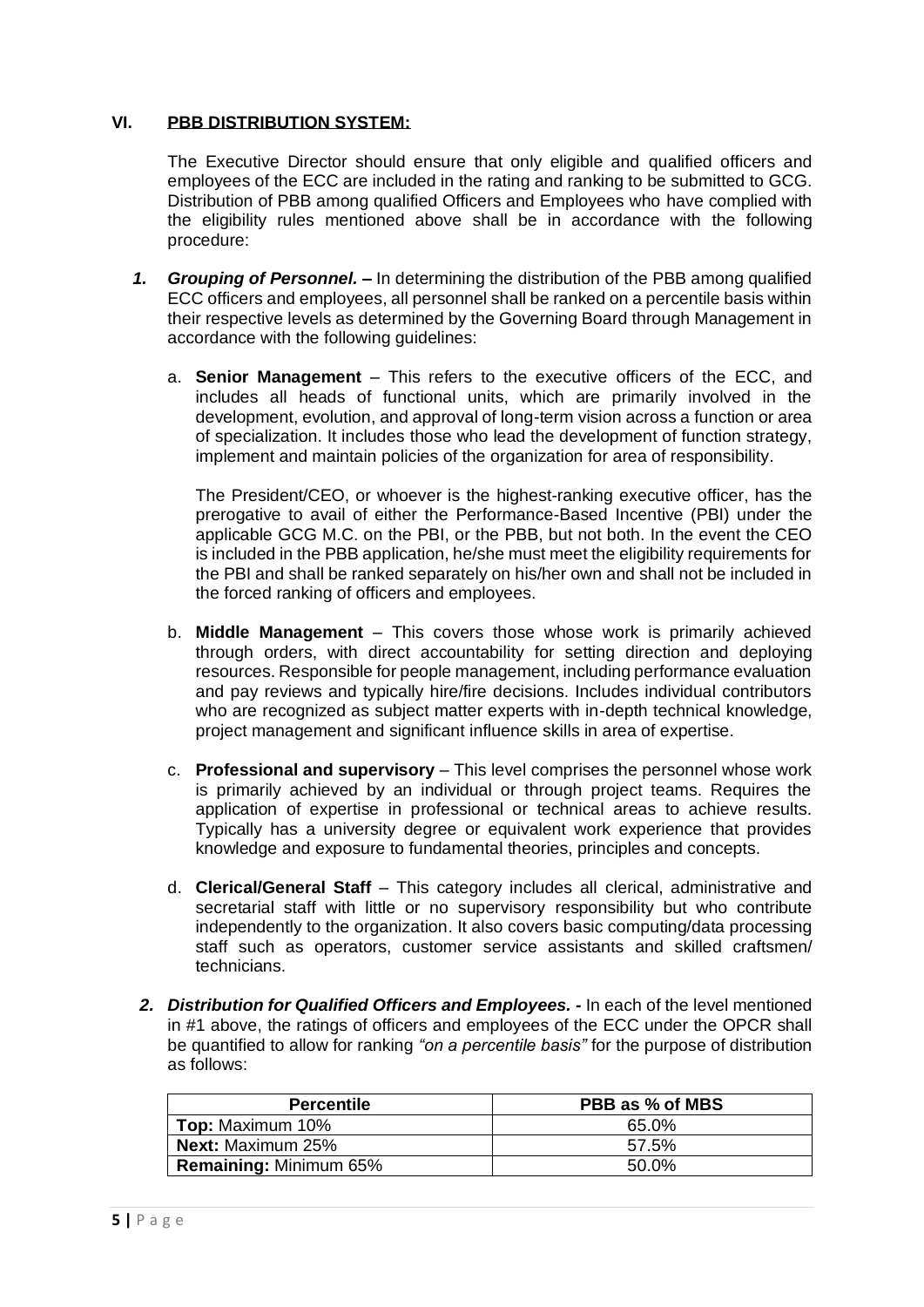The percentile of the "*Top*" and "*Next"* levels are maximum figures with the discretion on the part of the Governing Board/Management to decrease the figures and distribute them to the "*Remaining*" level.

*3. Posting of the Distribution of PBB*. – The ECC shall post in its Transparency Seal, the guidelines/mechanics in ranking the officers and employees according to the mechanism stated herein

#### **VII. ELIGIBILITY CRITERIA FOR THE PBB AND RANKING OF INDIVIDUAL PERFORMANCE:**

The following weight allocations shall be observed to arrive at the PBB general rating of individual employees:

| <b>CRITERIA</b>                            | <b>WEIGHT</b> | <b>RATING</b>  | <b>CATEGORY/DESCRIPTION</b>                                                                                                                                  |
|--------------------------------------------|---------------|----------------|--------------------------------------------------------------------------------------------------------------------------------------------------------------|
|                                            | (%)           |                |                                                                                                                                                              |
| A. Performance Rating (IPCR) 90%           |               |                |                                                                                                                                                              |
|                                            | 90            | 4              | Meeting the success indicators - Outstanding (O)                                                                                                             |
|                                            |               | 3              | 90% to 99% of the success indicators - Very<br>Satisfactory (VS)                                                                                             |
|                                            |               | $\overline{2}$ | 80% to 89% of the success indicators -<br>Satisfactory (S)                                                                                                   |
|                                            |               | 1              | 79% or below<br>the<br>indicators<br><b>SUCCESS</b><br>Unsatisfactory (US) - NOT ENTITLED TO PBB                                                             |
| B. Behavior, Attendance and Compliance 10% |               |                |                                                                                                                                                              |
| 1. Integrity                               | 1.0           |                |                                                                                                                                                              |
|                                            |               | 4              | No violation of ECC, CSC and DOLE Code of<br>Conduct/ no administrative case during the rating<br>period.                                                    |
|                                            |               | $\overline{2}$ | With one (1) violation of the ECC, CSC and DOLE<br>Code of Conduct/administrative case during the<br>semester (final determination)                          |
|                                            |               | $\mathbf{0}$   | With at least two (2) violations of the ECC, CSC<br>and DOLE Code of Conduct/administrative case<br>during the semester                                      |
| 2. Work Attitude                           | 6.0           |                |                                                                                                                                                              |
|                                            |               | $\overline{4}$ | Shows remarkable interest in his job, a self-<br>starter, always able to devise ways and means to<br>accomplish tasks or with innovations. A team<br>player. |
|                                            |               | $\overline{3}$ | Sometimes shows initiative to devise ways and<br>means to accomplish tasks. A team player.                                                                   |
|                                            |               | $\overline{2}$ | Shows normal interest in his job, does only what<br>is required of him.                                                                                      |
|                                            |               | 1              | Lacks interest in his job, must always be told to do<br>his assignments, does not involve in group work                                                      |
| 3. Punctuality<br>(Tardiness/Undertime)    | 0.5           |                |                                                                                                                                                              |
|                                            |               | 4              | No tardiness/undertime during the year                                                                                                                       |
|                                            |               | 3              | 1-19 times tardy/undertime per semester during<br>the year                                                                                                   |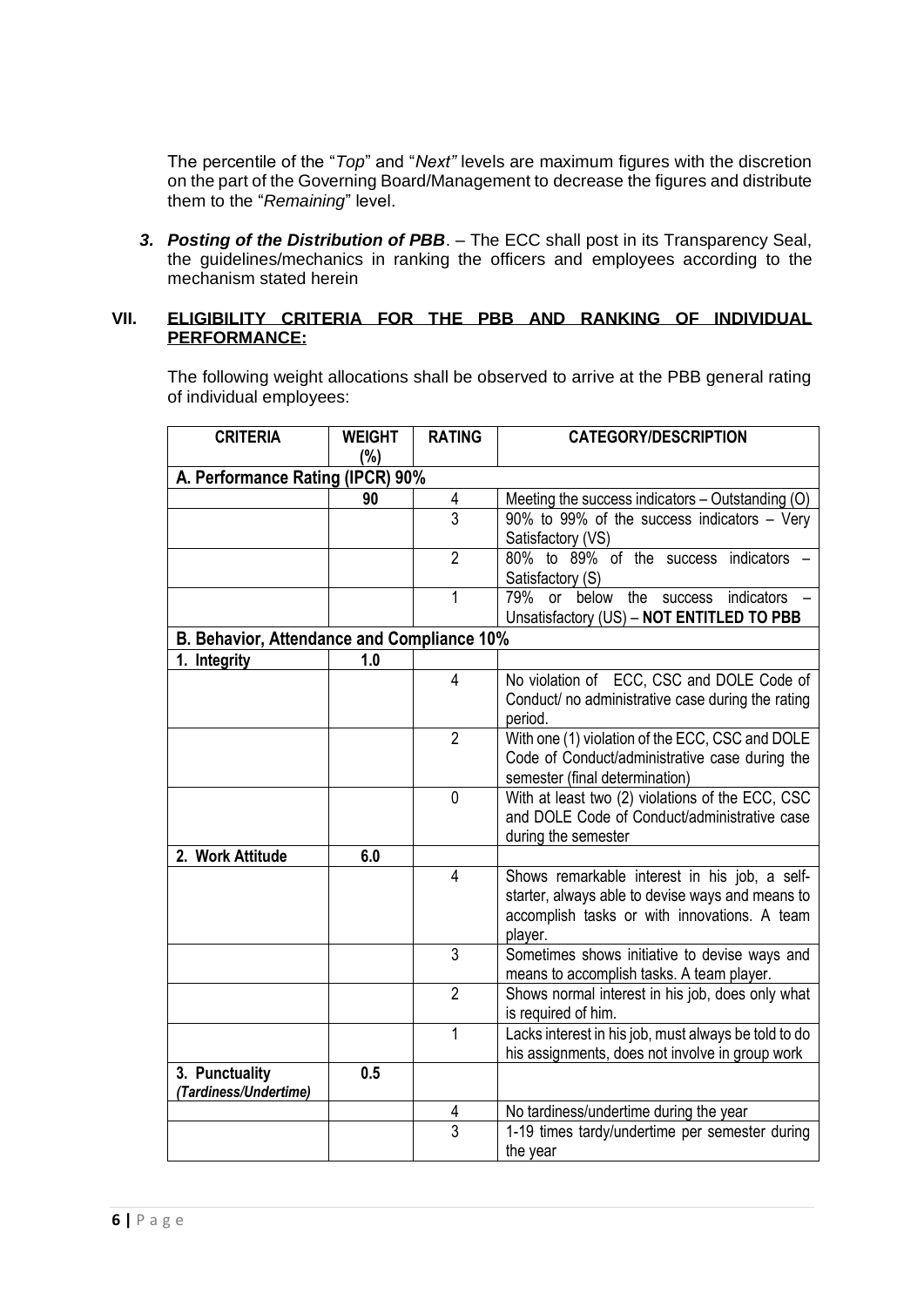|                                                                          |      | $\overline{2}$ | 20-38 times tardy/undertime per semester during<br>the year                                          |
|--------------------------------------------------------------------------|------|----------------|------------------------------------------------------------------------------------------------------|
|                                                                          |      | 1              | At least 39 times tardy/undertime or with warning<br>per semester during the year                    |
|                                                                          |      | $\overline{0}$ | Penalized for policy violation during the year (Ten                                                  |
|                                                                          |      |                | (10) times in 2 consecutive months in a semester                                                     |
|                                                                          |      |                | or during the year - A.O. No.390 S.2003) (Ten                                                        |
|                                                                          |      |                | (10) times in 2 consecutive months in a semester                                                     |
|                                                                          |      |                | or during the year - CSC MC No. 16, S. 2010)                                                         |
| 4. Attendance                                                            | 0.5  |                |                                                                                                      |
|                                                                          |      | 4              | No absences during the rating period                                                                 |
|                                                                          |      | $\overline{3}$ | 1-15 days absences per semester during the<br>rating period                                          |
|                                                                          |      | $\overline{2}$ | 16 and above days absences per semester during                                                       |
|                                                                          |      |                | the rating period                                                                                    |
|                                                                          |      | 1              | 1-7 unauthorized absences or with warning during<br>the semester                                     |
|                                                                          |      | $\mathbf 0$    | Penalized for policy violation during the year                                                       |
|                                                                          |      |                | (Exceeding 2.5 days of unauthorized absences in                                                      |
|                                                                          |      |                | a month or at least 3 consecutive months during                                                      |
|                                                                          |      |                | the year (Habitual Unauthorized Absences per                                                         |
|                                                                          |      |                | A.O. No.390, S.2003)                                                                                 |
|                                                                          |      |                | Note: Excluded in the counting of absences: forced leave, maternity leave, paternity leave, parental |
| leave, CSC Special Leave, rehabilitation leave, special leave for women) |      |                |                                                                                                      |
| 5. Compliance                                                            | 2.0  |                |                                                                                                      |
| Compliance<br>to<br>a.                                                   | 2.0  |                | Attendance in:                                                                                       |
| Office Orders (For                                                       |      | .4             | Flag Ceremony                                                                                        |
| Head<br>Office                                                           |      | $\mathcal{A}$  | <b>Flag Retreat</b>                                                                                  |
| Personnel)                                                               |      | .4.            | <b>DOLE Flag Raising</b>                                                                             |
|                                                                          |      | $\mathcal{A}$  | Public Assistance Center (PAC)                                                                       |
|                                                                          |      | .4             | Trainings/Seminars/Other Activities                                                                  |
| <b>b.</b> Submission<br><sub>of</sub>                                    | 2.0  |                | On-time Submission of:                                                                               |
| Reports and other                                                        |      | .4             | DTRs, Locator Slips, Leave Application                                                               |
| Administrative                                                           |      | .4             | ECP In-house/On-Site Reports                                                                         |
| Requirements (For                                                        |      | $\overline{A}$ | <b>Accomplishment Reports</b>                                                                        |
| <b>REU Personnel)</b>                                                    |      | .4             | <b>Reimbursement Reports</b>                                                                         |
|                                                                          |      | $\overline{A}$ | <b>Liquidation Reports</b>                                                                           |
|                                                                          |      |                |                                                                                                      |
| <b>TOTAL RATING</b>                                                      | 100% |                |                                                                                                      |

The IPCR rating of the employees shall also include intervening tasks with proof of actual performance and pioneering initiatives if there are any.

Officials and employees who do not submit their IPCR on or before the set deadline shall not be entitled to the PBB or to any other performance-based incentives.

The contractual and casual personnel who shall be entitled to the PBB shall be those whose compensation are charged to the lump sum appropriation under Personal Services; or those occupying positions in the GCG-approved contractual staffing pattern of agencies/offices concerned. They shall be included in the ranking along with the regular personnel.

Personnel who are assigned in more than one (1) division within the year shall base his/her IPCR rating on the average of his/her individual commitments in each office.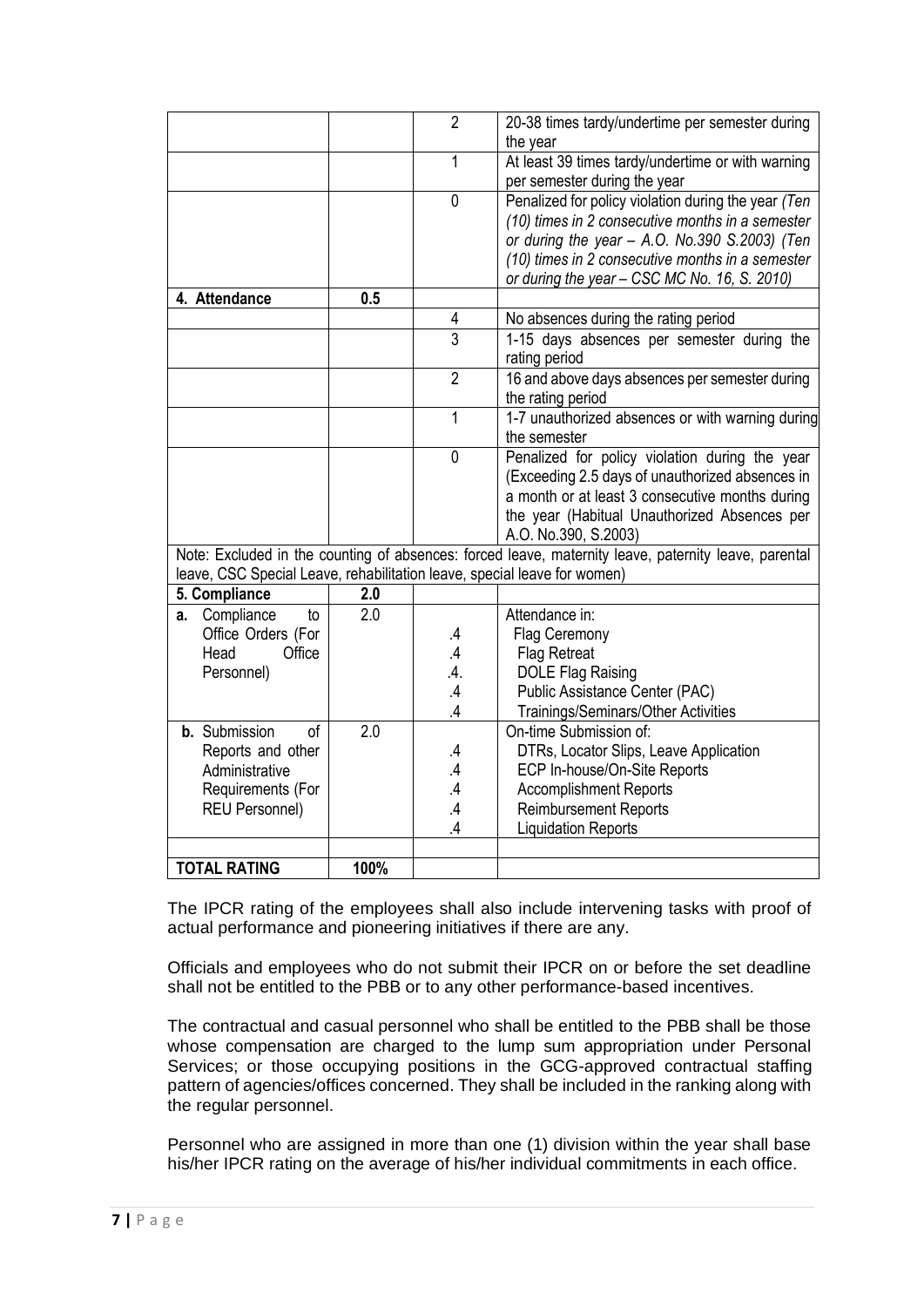#### **VIII. PERFORMANCE VALIDATION TEAM (PVT):**

A Performance Validation Team (PVT)) created pursuant to the SPMS consisting of heads of divisions and representatives from the employee's union shall perform its functions as indicated in the order.

The PVT shall meet to come out with the ranking of employees based on GCG MC No. 2019-02. The ranking shall be discussed by the Division Chiefs with their respective staff. An employee can only raise clarifications/questions on his/her own IPCR rating and overall ranking.

## **IX. GRIEVANCE MECHANISM***:*

The ECC Grievance Committee created pursuant to Office Order No. 043, s. 2013 shall respond to the PBB-related issues and complaints raised by officers and employees.

#### **X. PROHIBITED ACTS:**

If a GOCC, after due process by the GCG, has been determined to have committed the following prohibited acts, may be disqualified from the PBB in the succeeding year of its implementation. The erring GOCC shall be subject to criminal and/or administrative action:

- 1. misrepresentation in the submitted reports required for the PBB, commission of fraud in the payment of the PBB, and violation of the provisions of the GCG Memorandum Circular. Provided, however, that if the misrepresentation was discovered during the validation stage, the GOCC shall be ineligible to the grant of PBB for the current performance period;
- 2. evenly distributing the PBB among employees in an agency, in violation of the policy of paying PBB based on individual ranking; and
- 3. releasing the PBB without authorization form the GCG.

## **XI. MISCELLANEOUS PROVISIONS:**

#### **Release of PBB:**

The Governing Board shall ensure that the PBB will only be released to eligible and qualified officers and employees only upon receipt of the authorization letter from the GCG.

#### **Flexibility:**

The multiples herein are intended to provide a cap on the PBB that may be distributed by the ECC. However, nothing herein shall be construed to limit the business judgment or authority of the Governing Board, when giving due regard to the financial condition and existing policies of the ECC as determined by the GCG.